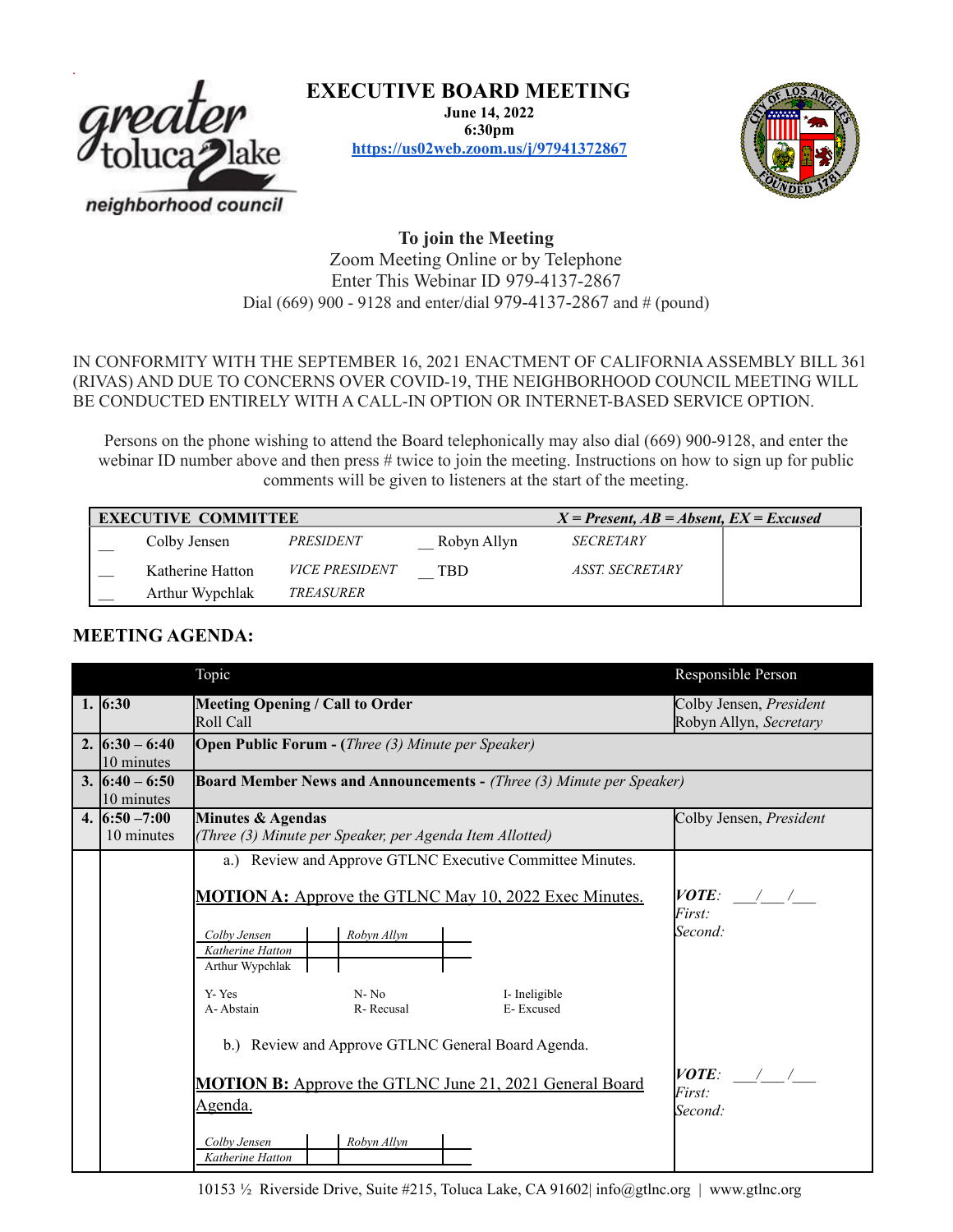

**AGENDA** EXECUTIVE/ BOARD MEETING June 14, 2022 Page 2 of 3



|    |                                                           | Arthur Wypchlak<br>Y-Yes<br>$N - No$<br>I- Ineligible                                                                                                                                                                                                                                                                    |                                  |  |  |  |  |  |
|----|-----------------------------------------------------------|--------------------------------------------------------------------------------------------------------------------------------------------------------------------------------------------------------------------------------------------------------------------------------------------------------------------------|----------------------------------|--|--|--|--|--|
|    |                                                           | A-Abstain<br>E-Excused<br>R-Recusal                                                                                                                                                                                                                                                                                      |                                  |  |  |  |  |  |
|    | $5.  7:00 - 7:10$<br>10 minutes                           | <b>Treasurer Report</b><br>- (Three (3) Minute per Speaker, per Agenda Item Allotted)                                                                                                                                                                                                                                    | Arthur Wypchlak, Treasurer       |  |  |  |  |  |
|    |                                                           | <b>MOTION C:</b> Approve the <b>May 2022 MER</b> and expenditures for<br>reconciliation submission to the City Clerk.                                                                                                                                                                                                    | $VOTE:$ / /<br>First:<br>Second: |  |  |  |  |  |
|    |                                                           | Robyn Allyn<br>Colby Jensen<br>Katherine Hatton<br>Arthur Wypchlak                                                                                                                                                                                                                                                       |                                  |  |  |  |  |  |
|    |                                                           | Y-Yes<br>$N - No$<br>I- Ineligible<br>A-Abstain<br>R-Recusal<br>E-Excused                                                                                                                                                                                                                                                |                                  |  |  |  |  |  |
|    | 6. $7:10 - 7:20$<br>10 minutes                            | <b>On-Going Business</b><br>(Three (3) Minute per Speaker, per Agenda Item Allotted)                                                                                                                                                                                                                                     | Colby Jensen, President          |  |  |  |  |  |
|    |                                                           | Installation of new Executive Board date/July<br>$\bullet$<br>(2) Two open Board Member positions/vote<br>Gascon policy letter<br>Discussion and possible action to be submitted as a Community<br>Impact Statement ("CIS") by GTLNC to send letter of support and<br>appreciation to the Los Angeles Police Department. |                                  |  |  |  |  |  |
|    | $7.17:20 - 7:30$<br>10 minutes                            | New Business: News, announcements, topics of discussion<br>(Three (3) Minute per Speaker, per Agenda Item Allotted)                                                                                                                                                                                                      |                                  |  |  |  |  |  |
| 8. | 7:30                                                      | <b>Meeting Adjourned</b>                                                                                                                                                                                                                                                                                                 | Colby Jensen, President          |  |  |  |  |  |
|    | Next meeting: Tuesday, July 19, 2022 at 6:30pm – via Zoom |                                                                                                                                                                                                                                                                                                                          |                                  |  |  |  |  |  |

**PUBLIC INPUT AT NEIGHBORHOOD COUNCIL MEETINGS** The public is requested to dial \*9, or use the "Raise Hand" option,when prompted by the presiding officer, to address the Board on any agenda item before the Board takes an action on an item. Comments from the public on agenda items will be heard only when the respective item is being considered. Comments from the public on other matters not appearing on the agenda that are within the Board's jurisdiction will be heard during the General Public Comment period. Please note that under the Brown Act, the Board is prevented from acting on a matter that you bring to its attention during the General Public Comment period; however, the issue raised by a member of the public may become the subject of a future Board meeting. Public comment is limited to 2 minutes per speaker unless adjusted by the presiding officer of the Board.

**AB 361 UPDATES** Public comment cannot be required to be submitted in advance of the meeting, only real-time public comment is required. If there are any broadcasting interruptions that prevent the public from observing or hearing the meeting, the meeting must be recessed or adjourned.

If members of the public are unable to provide comment or be heard due to issues within the Neighborhood Council's control, the meeting must be recessed or adjourned.

**PUBLIC POSTING OF AGENDAS** - GTLNC agendas are posted for public review as follows:

Discovery Store (Community Kiosk), at the Southeast corner of Forman Avenue and Riverside Drive;